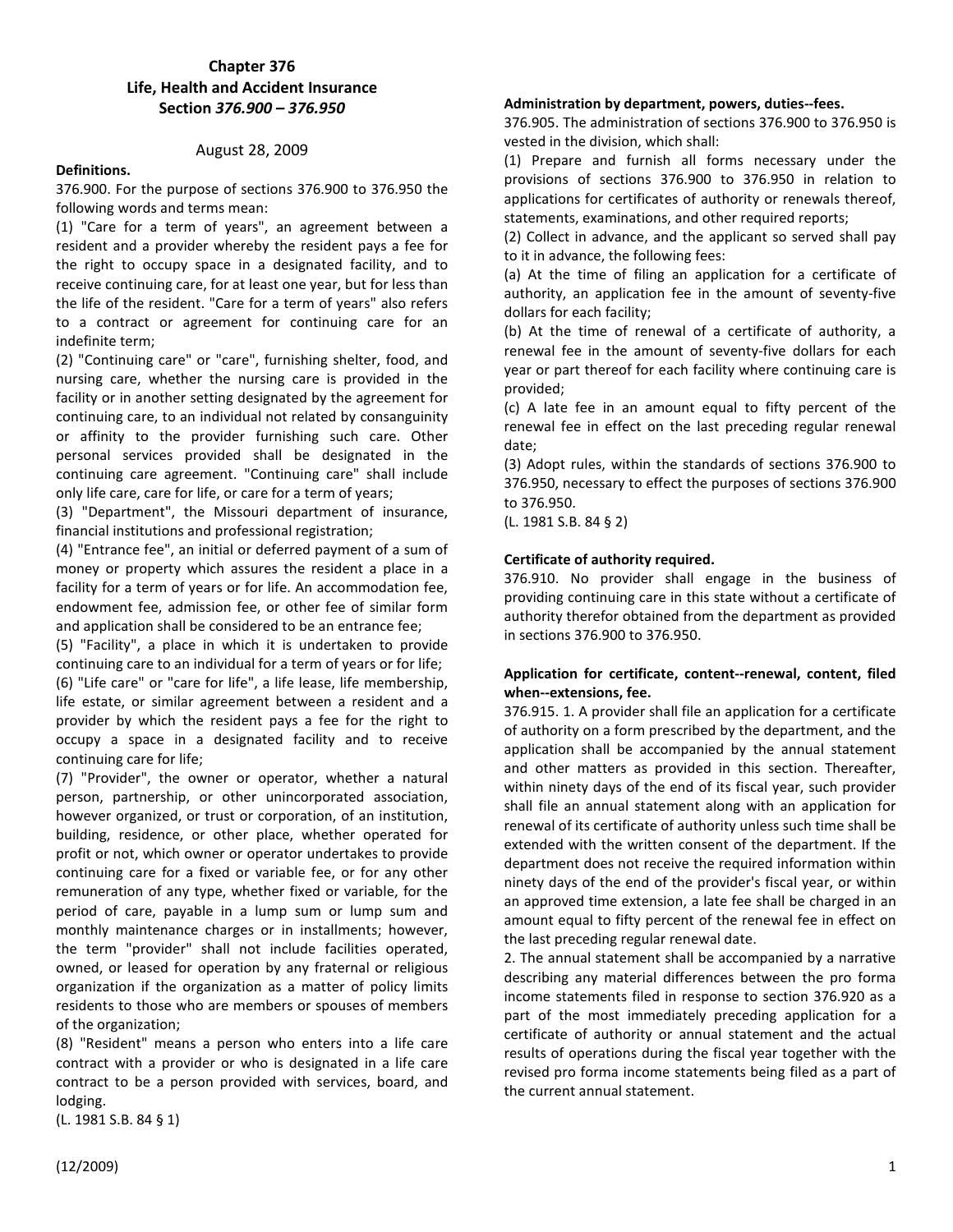3. When an applicant has more than one facility offering continuing care, a separate application for a certificate of authority shall be made for each facility.

4. The application for a certificate of authority shall be signed under oath by the chief executive officer of the applicant.

5. Copies of the escrow agreements executed with an escrow agent pursuant to sections 376.940 and 376.945 shall be recorded as exhibits to the application for a certificate of authority.

(L. 1981 S.B. 84 § 4, subsecs. 1 to 6)

# **Annual statement, form, contents.**

376.920. The annual statement shall be in such form as the department shall elect. The proposed provider shall include as an exhibit a copy of the proposed form of life care contract to be entered into with residents at each facility. The annual statement shall contain the following information:

(1) The name and business address of applicant;

(2) The name, address and a description of the physical property of the facility;

(3) The terms and conditions of the life care contracts to be used by the applicant, including the services to be provided to residents pursuant to the contract and the fees or charges to be paid by residents, including the method of payment of such fees or charges. The description of terms and conditions shall include:

(a) A statement of the fees that will be charged if the resident marries while at the facility, and a statement of the terms concerning the entry of a spouse to the facility and the consequences if the spouse does not meet the requirements for entry;

(b) The circumstances under which the resident will be permitted to remain in the facility in the event of possible financial difficulties of the resident;

(c) The terms and conditions under which a contract for continuing care at the facility may be canceled by the provider or by the resident; and the conditions, if any, under which all or any portion of the entrance fee will be refunded in the event of cancellation of the contract by the provider or by the resident or in the event of the death of the resident prior to or following occupancy of a living unit;

(d) The conditions under which a living unit occupied by a resident may be made available by the facility to a different or new resident other than on the death of the original resident;

(4) If the applicant is other than an individual, such as a corporation, partnership, or trust, a statement naming the type of legal entity and listing the interest and extent of such interest of each principal in the entity. For the purposes of this section, "principal" means any person or entity having a ten percent or more financial interest or, if the legal entity is a trust, each beneficiary of the trust holding a ten percent or more beneficial interest;

(5) If the applicant is other than an individual, the names of the members of the board of directors, the trustees, or the managing partners;

(6) The estimated number of residents of the facility to be provided services by the applicant pursuant to the life care contracts;

(7) A statement of the provisions that have been made or will be made to provide reserve funding or security by the provider to enable the provider to fully perform his obligations pursuant to life care contracts, including, but not limited to, the establishment of escrow accounts, accounts in financial institutions, trusts, or reserve funds;

(8) A statement as to whether the applicant was or is affiliated with a religious, charitable, or other nonprofit organization, the extent of any affiliation and the extent to which the affiliate organization will be responsible for the financial and contract obligations of the applicant;

(9) If the applicant is a subsidiary corporation or the affiliate of another corporation, a statement identifying the parent corporation or the other affiliate corporation and the primary activities of such parent or other affiliate corporation;

(10) A description of the business experience of the applicant in the operation of similar facilities and, if the facility will be managed on a day-to-day basis by a corporation or organization other than the applicant, a description of the business experience of the manager in the operation or management of similar facilities. The description shall include the name and address of any professional service, firm, association, trust, partnership, or corporation in which such manager has, or which has in such manager, a ten percent or greater interest and which it is presently intended will or may provide goods, leases, or services to the facility of a value of five hundred dollars within any year, including a description of the goods, leases or services and the probable or anticipated cost thereof to the facility or provider or a statement that such cost cannot presently be estimated;

(11) A statement as to whether the applicant, a principal, a parent or subsidiary corporation, or an affiliate has had any injunctive or restrictive order of a court of record, or any suspension or revocation of any state or federal license or permit, arising out of or relating to business activity or health care applied against it, including without limitation actions affecting a license to operate a foster care facility, a health care institution, retirement home, or a home for the aged;

(12) A statement of any periodic rates to be initially paid by residents, the method by which such rates are determined and the manner by which the provider may adjust such rates in the future. If the facility is already in operation, or if the provider operates one or more similar facilities within this state, the statement shall include tables showing the frequency and average dollar amount of each increase in periodic rates at each such facility for the previous five years or such shorter period as the facility may have been operated by the provider;

(13) A statement of the terms and conditions under which a life care contract may be canceled by the provider or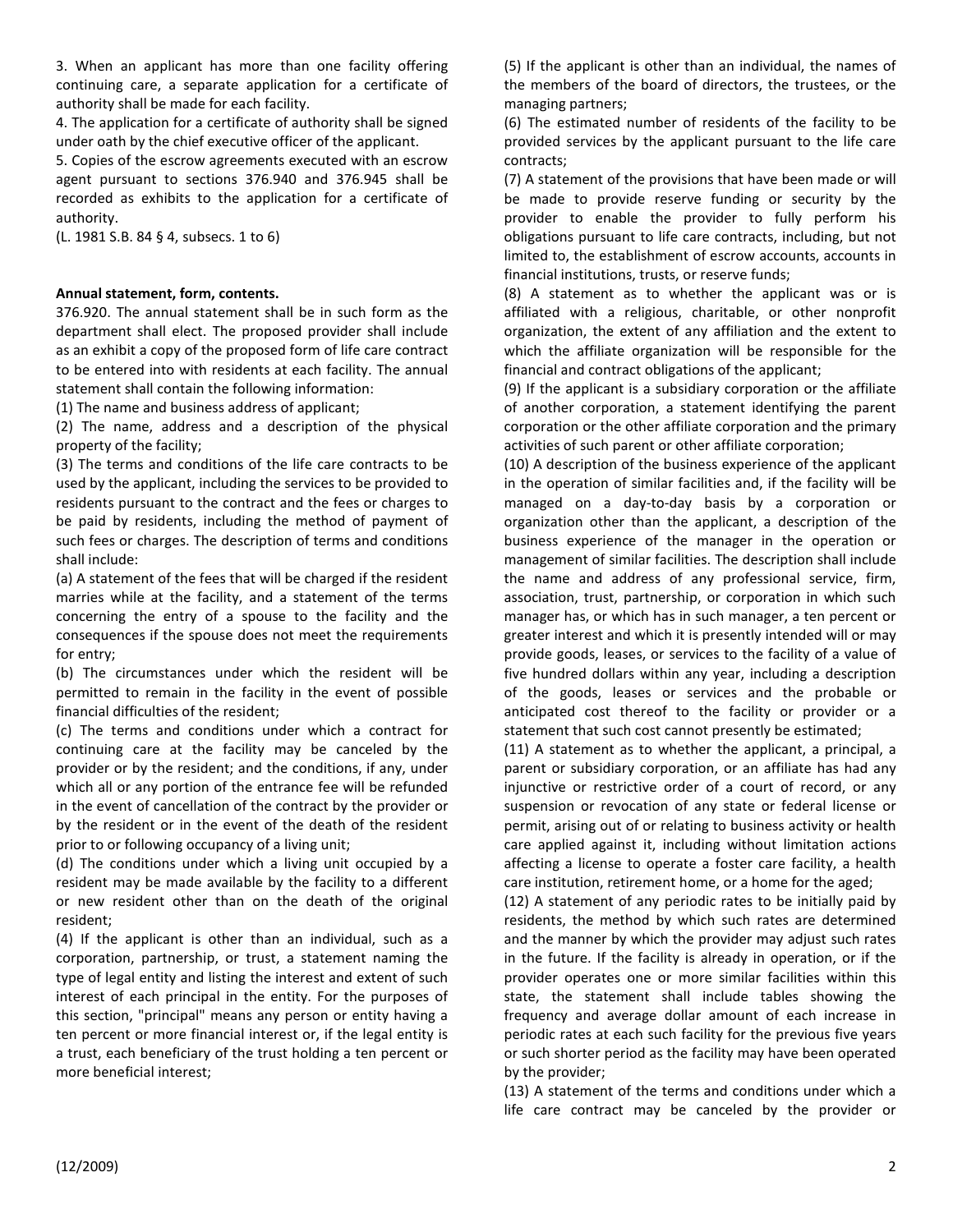resident, including any health and financial conditions required for a person to continue as a resident and any conditions under which all or any portion of the entrance fee will be refunded by the provider;

(14) If construction or purchase of the facility has not yet been completed, a statement of the anticipated source and application of the funds to be used in such purchase or construction, including all of the following:

(a) An estimate of the cost of purchasing or constructing and equipping the facility including such related costs as financing expense, legal expense, land costs, occupancy development costs, and all other similar costs which the provider expects to incur or become obligated for prior to the commencement of operations;

(b) An estimate of the total entrance fees to be received from residents upon completion of occupancy;

(c) A description of any mortgage loan or other long-term financing intended to be used for the financing of the facility, including the anticipated terms and costs of such financing;

(d) An estimate of any funds which are anticipated to be necessary to fund start-up losses and to assure full performance of the obligations of the provider pursuant to life care contracts including, but not limited to, any reserve fund escrow required by the division pursuant to section 376.940\*;

(15) Financial statements of the applicant as of a date not more than ninety days prior to the date the annual statement is filed, which shall include a balance sheet and income statements for the three most recent fiscal years of the applicant or such shorter period of time as the applicant shall have been in existence. If applicant's fiscal year ended more than ninety days prior to the date of filing there shall also be included an income statement, which need not be certified, covering the period between the date such fiscal year ended and a date not more than ninety days prior to the date the application is filed.

# (L. 1981 S.B. 84 § 4, subsec. 4)

\*Original rolls refer to "section 8". Section 8, now § 376.950, has nothing to do with escrow accounts. However, section 6 of the bill, now § 376.940, does. Apparently intersectional reference should have referred to section 6, and accordingly § 376.940 has been inserted here.

### **Seven-day rescission period, all money or property to be refunded.**

376.925. The life care contract shall provide that any person entering into the contract shall have a period of seven days beginning with the first full calendar day following the last to occur of the execution of the contract, the payment of an initial sum of money as a deposit or application fee, or receipt of a copy of the provider's application or most recent annual report within which to rescind the life care contract without penalty or further obligation. In the event of such rescission, all money or property paid or transferred by such person shall be fully refunded by the provider. No person shall be required to move into a facility until after the expiration of the sevenday rescission period.

(L. 1981 S.B. 84 § 4, subsec. 7)

# **Insured to be furnished application for certificate and annual statement, when.**

376.930. At the time of or prior to the execution of a life care contract and the transfer of any money or other property to a provider pursuant thereto, the provider shall deliver to the person with whom the life care contract is entered into a copy of the provider's application for a certificate of authority or most recent annual statement as prescribed by section 376.915, whichever is most recent. Thereafter, the provider shall annually deliver a copy of the annual statement to each resident of the facility upon request within ten days after such annual statement is filed with the department.

(L. 1981 S.B. 84 § 4, subsec. 8)

### **Certificates issued for one year--nontransferable--not endorsement by department.**

376.935. 1. Upon receipt of a completed application for a certificate of authority and exhibits and payment of the fee by the applicant, and proof of compliance by the applicant with the provisions of sections 376.940 and 376.945, the department shall issue a certificate of authority to the provider subject to the conditions imposed pursuant to sections 376.940 and 376.945 allowing the provider to enter into life care contracts with respect to the number of living units and facility described in the application for a certificate of authority.

2. A certificate of authority issued under this section, unless sooner revoked, shall be issued for a period of one year.

3. A certificate of authority issued pursuant to this section shall contain, in a prominent location, a statement that the issuance of a certificate of authority pursuant to this section does not constitute approval, recommendation, or endorsement by the department, nor does such a certificate of authority evidence the accuracy or completeness of the information set out in the application or the annual report of the provider.

4. All certificates of authority shall be nontransferable. (L. 1981 S.B. 84 § 5)

#### **Escrow account for entrance fees required, released when.**

376.940. 1. As a condition for the issuance of a certificate of authority pursuant to section 376.935, the department shall require that the provider establish an escrow account with a licensed agent which provides that all of any entrance fee received by the provider prior to the date the resident is permitted to occupy his or her living unit in the facility be placed in escrow with a bank, trust company or other escrow agent approved by the department subject to the condition that such funds may be released only as follows:

(1) If the entrance fee applies to a living unit which has been previously occupied in the facility, the entrance fee shall be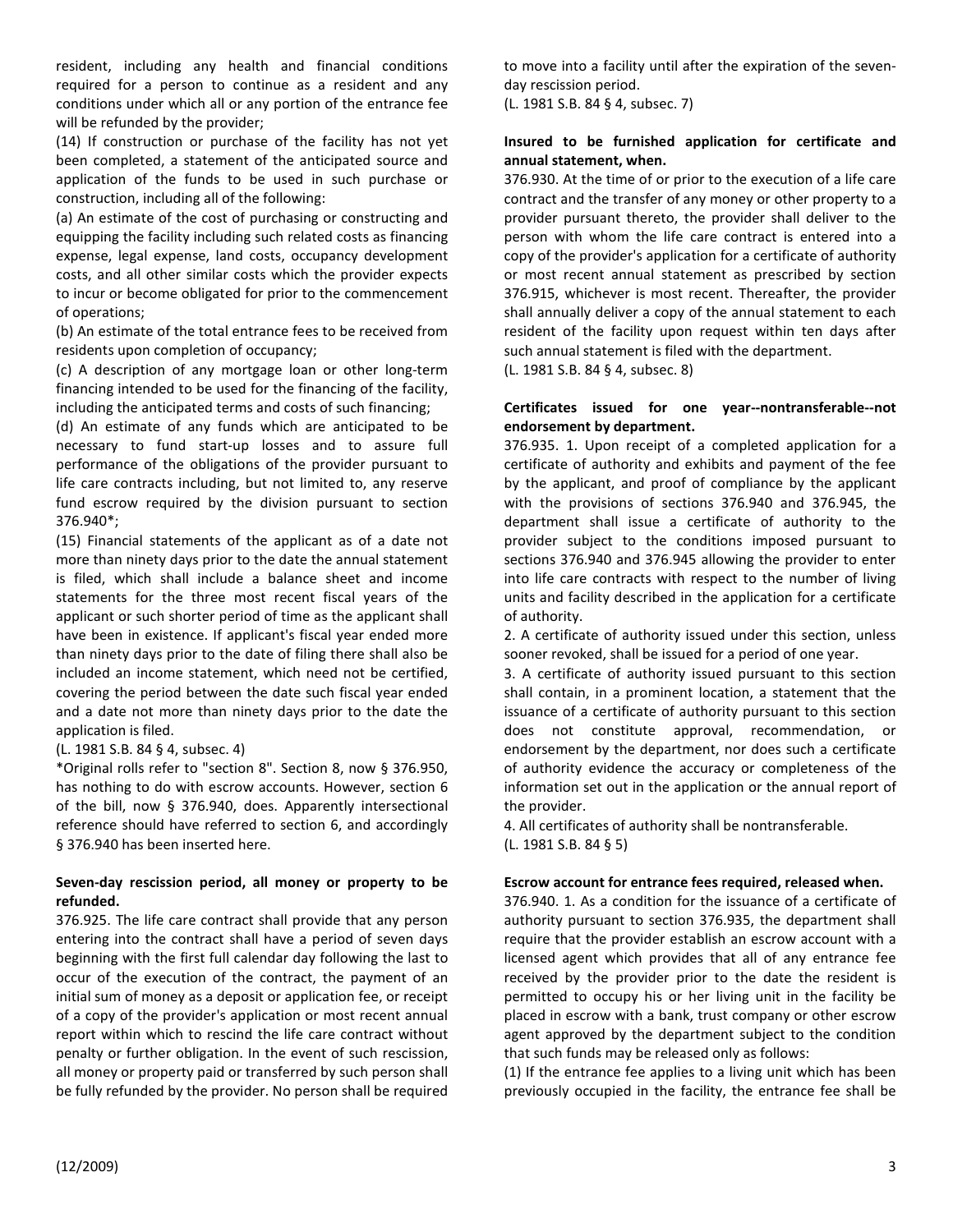released to the provider at such time as the living unit becomes available for occupancy by the new resident;

(2) If the entrance fee applies to a living unit which has not previously been occupied by any resident, the entrance fee, or that portion of the entrance fee not to be held in escrow pursuant to section 376.945, shall be released to the provider at such time as the department is satisfied that all of the following conditions exist:

(a) If construction or purchase of the facility has been substantially completed, an occupancy permit covering the living unit has been issued by the local government having authority to issue such permits; or, if construction of the facility has not been substantially completed, then:

a. All governmental permits or approvals necessary prior to the commencement of construction have been obtained;

b. A maximum price contract has been entered into between the provider and a general contractor responsible for construction of the facility, and a bond covering the faithful performance of the construction contract by the general contractor and the payment of all obligations arising thereunder has been executed by a recognized surety authorized to do business in this state in favor of the provider;

c. A loan agreement has been entered into by the provider for an interim construction loan in the amount which, when combined with the amount of entrance fees then held in escrow under the provisions of this section plus the amount of funds from other sources then in the actual possession of the provider, will equal or exceed the estimated cost of constructing, equipping, and furnishing the facility, and not less than ten percent of the amount of such construction loan has been disbursed by the lender for physical construction or site preparation work completed; and

d. Orders at firm prices have been placed by the provider for not less than fifty percent in value, including installation charges if applicable, of items necessary for equipping and furnishing the facility in accordance with the description set forth in the annual statement required by sections 376.915 to 376.930.

(b) A commitment has been received by the provider for any permanent mortgage loan or other long-term financing described in the statement of anticipated source and application of funds submitted by the provider as part of its application for certificate of authority, and any conditions of the commitment prior to disbursement of funds thereunder have been substantially satisfied;

(c) Aggregate entrance fees received or receivable by the provider pursuant to binding life care contracts, plus the anticipated proceeds of any first mortgage loan or other longterm financing commitment are equal to not less than ninety percent of the aggregate cost of constructing or purchasing, equipping, and furnishing the facility plus not less than ninety percent of the funds estimated in the statement of anticipated source and application of funds submitted by the provider as part of its application for certificate of authority, to be necessary to fund start-up losses and assure full

performance of the obligations of the provider pursuant to life care contracts.

2. If an entrance fee placed in an escrow account required to be established pursuant to subsection 1 of this section is not released in accordance with subsection 1 within a period of thirty-six months or such greater time as may have been specified by the provider with the consent of the department, or any extensions thereof approved by the department in writing, then such fee shall be returned by the escrow agent to whoever had made payment thereof to the provider.

3. An entrance fee held in escrow may be returned by the escrow agent to the person or persons who had made payment to the provider at any time upon receipt by the escrow agent of notice from the provider that such person is entitled to a refund of the entrance fee.

4. Nothing in this section shall be interpreted as requiring the escrow of any nonrefundable application fee, designated as such in the annual statement required by sections 376.915 to 376.930, received by the provider from a prospective resident.

5. This section shall be applicable only to life care contracts executed after September 28, 1981.

# **Escrow account, amount required--principal, how released, investment.**

376.945. The department shall, as a condition of the issuance of a certificate of authority pursuant to section 376.935, require that the provider establish a reserve of an amount equal to at least fifty percent of any entrance fee paid by the first occupant of a living unit under a life care contract. The reserve shall be maintained by the provider on a current basis, in escrow with a bank, trust company, or other escrow agent approved by the department. Such reserve shall be amortized and earned by the provider at the rate of one percent per month on the balance of the reserve, provided, however, that at no time shall the entrance fee reserve together with all interest earned thereon total less than an amount equal to one and one-half times the percentage of the annual long-term debt principal and interest payments of the provider applicable only to living units occupied under life care contracts. Such portion of each entrance fee as is necessary to maintain the entrance fee reserve as set forth herein shall be paid to the reserve fund for the second and all subsequent occupancies of a living unit occupied under a life care contract. In addition, each provider shall establish and maintain separately for each facility, a reserve equal to not less than five percent of the facility's total outstanding balance of contractually obligated move-out refunds at the close of each fiscal year. All reserves required hereunder for move-out refunds shall be held in liquid assets consisting of federal government or other marketable securities, deposits, or accounts insured by the federal government. This section shall be applicable only to life care contracts executed for occupancy of living units constructed after September 28, 1981.

(L. 1981 S.B. 84 § 7, A.L. 1988 H.B. 1709)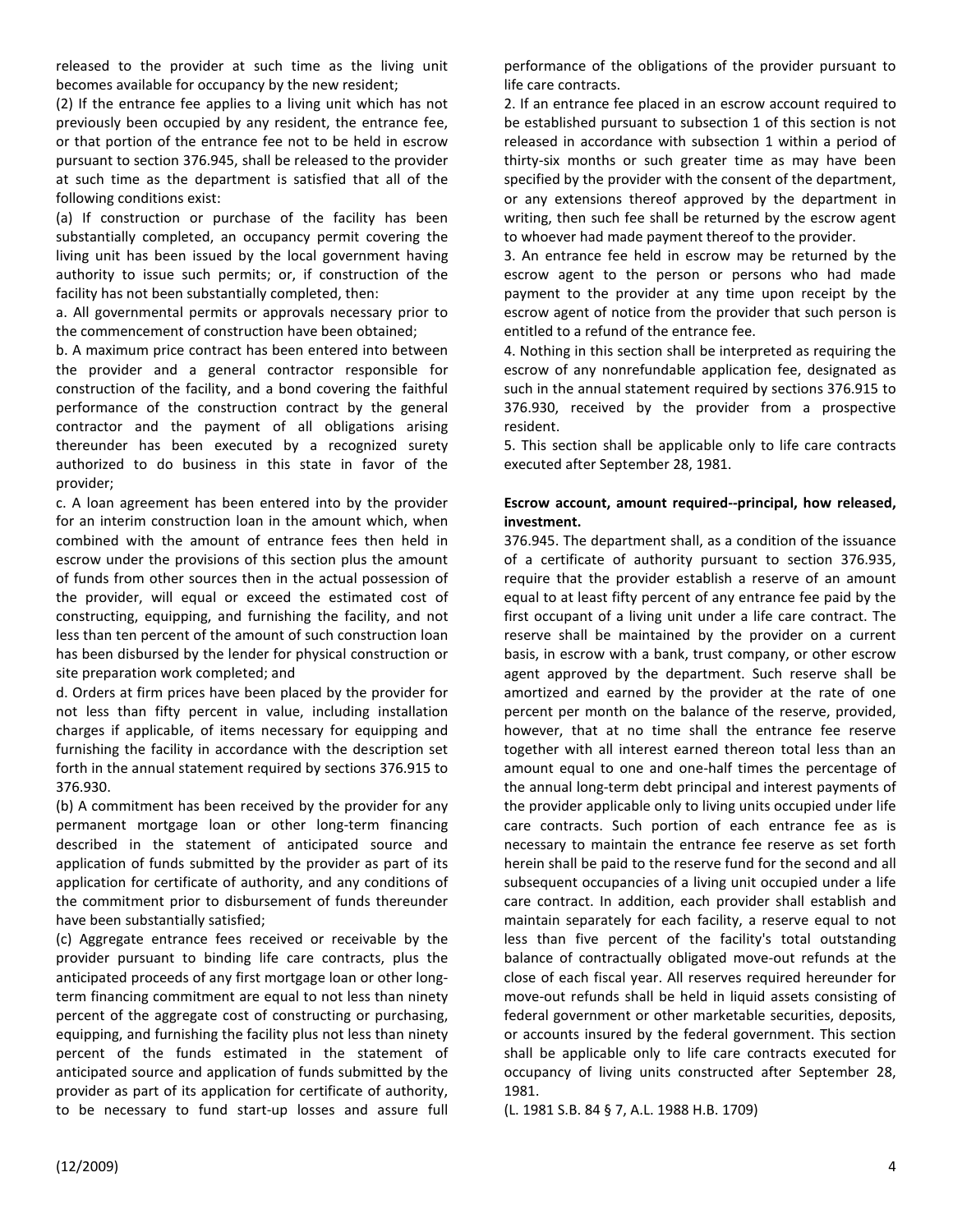### **Board of directors, one member to be resident of facility.**

376.950. At least one member of the board of directors shall be a resident of the facility under a standard agreement offered by the provider.

(L. 1981 S.B. 84 § 8)

# **Chapter 374 Department of Insurance, Financial Institutions and Professional Registration**

\_\_\_\_\_\_\_\_\_\_\_\_\_\_\_\_\_\_\_\_\_\_\_\_\_\_\_\_\_\_\_\_\_\_\_

#### **Failure to timely file report or statement, penalty.**

374.215. 1. If any insurance company or other entity regulated by the director doing business in this state fails to timely make and file any statutorily required report or statement, the department shall notify such company or entity of such failure by first class mail. Any company or entity notified by the department pursuant to this section shall file such report or statement within fifteen days of receiving notification. After the expiration of such fifteen days, each day in which the company or entity fails to file such report or statement is a separate violation of this section.

2. If the director determines that a person has engaged, is engaging in, or has taken a substantial step toward engaging in an act, practice or course of business constituting a violation of this section or a rule adopted or order issued pursuant thereto, or that a person has materially aided or is materially aiding an act, practice, omission, or course of business constituting a violation of this section or a rule adopted or order issued pursuant thereto, the director may issue such administrative orders as authorized under section 374.046. A violation of this section is a level two violation under section 374.049. The director may also suspend or revoke the certificate of authority of such person for any willful violation.

3. If the director believes that a person has engaged, is engaging in, or has taken a substantial step toward engaging in an act, practice or course of business constituting a violation of this section or a rule adopted or order issued pursuant thereto, or that a person has materially aided or is materially aiding an act, practice, omission, or course of business constituting a violation of this section or a rule adopted or order issued pursuant thereto, the director may maintain a civil action for relief authorized under section 374.048. A violation of this section is a level two violation under section 374.049.

(L. 1989 S.B. 333, A.L. 2007 S.B. 66)

#### **Classification of violations--orders, penalties--enhancement of penalties--reduction of penalties--deposit and use of penalties--effective date.**

374.049. 1. Violations of the laws of this state relating to insurance in this chapter, chapter 354 and chapters 375 to

385, RSMo, or a rule adopted or order issued by the director, are classified for the purpose of civil penalties and forfeitures into the following five classifications:

- (1) Level one violations;
- (2) Level two violations;
- (3) Level three violations; (4) Level four violations; and
- 
- (5) Level five violations.

2. An order to impose a civil penalty or forfeiture, when imposed by the director in an administrative proceeding under section 374.046 on a person for any violation of the laws of this state relating to insurance in this chapter, chapter 354 and chapters 375 to 385, RSMo, or a rule adopted or order issued by the director, shall be an order to pay an amount not exceeding the following:

(1) No civil penalty or forfeiture for a level one violation;

(2) One thousand dollars per each level two violation, up to an aggregate civil penalty or forfeiture of fifty thousand dollars per annum for multiple violations;

(3) Five thousand dollars per each level three violation, up to an aggregate civil penalty or forfeiture of one hundred thousand dollars per annum for multiple violations;

(4) Ten thousand dollars per each level four violation, up to an aggregate civil penalty or forfeiture of two hundred fifty thousand dollars per annum for multiple violations;

(5) Fifty thousand dollars per each level five violation, up to an aggregate civil penalty or forfeiture of two hundred fifty thousand dollars per annum for multiple violations.

3. An order to impose a civil penalty or forfeiture, when imposed by the court in an enforcement proceeding under section 374.048 on a person for any violation of the laws of this state relating to insurance in this chapter, chapter 354 and chapters 375 to 385, RSMo, or a rule adopted or order issued by the director, shall be an order to pay an amount not exceeding the following:

(1) No civil penalty or forfeiture for a level one violation;

(2) One thousand dollars per each level two violation, up to an aggregate civil penalty or forfeiture of fifty thousand dollars per annum for multiple violations;

(3) Five thousand dollars per each level three violation, up to an aggregate civil penalty or forfeiture of two hundred thousand dollars per annum for multiple violations;

(4) Twenty thousand dollars per each level four violation, up to an aggregate civil penalty or forfeiture of one million dollars per annum for multiple violations;

(5) One million dollars per each level five violation, with no limit to civil penalties or forfeitures for multiple violations.

4. No civil penalty or forfeiture may be imposed against a person, unless the person has engaged in the act, practice, omission or course of business constituting the violation.

5. Any violation of the laws of this state relating to insurance in this chapter, chapter 354 and chapters 375 to 385, RSMo, which is not classified or does not authorize a specific range for a civil penalty or forfeiture for violations, shall be classified as a level one violation. In bringing an action to enforce a rule adopted by the director, unless the conduct